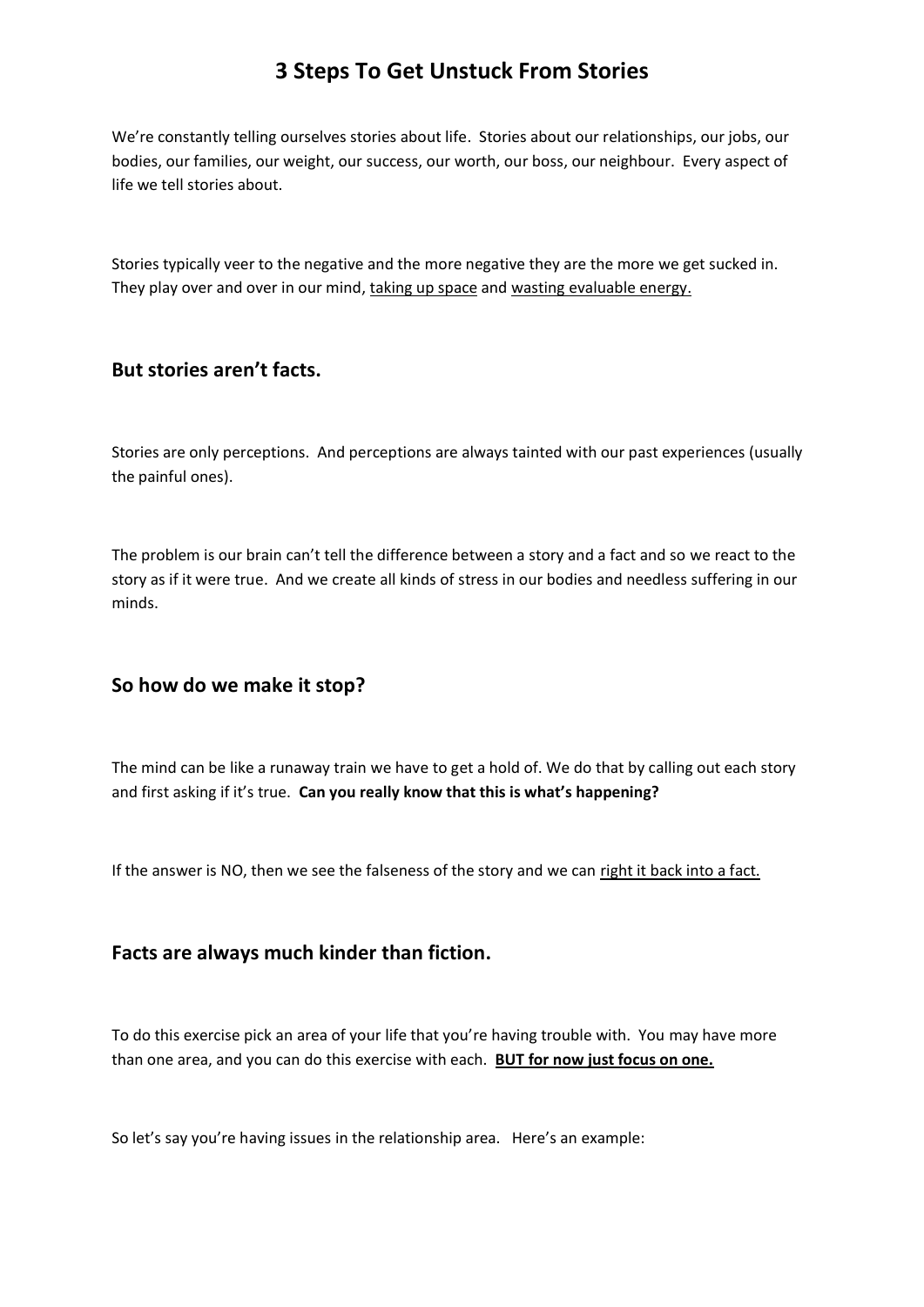Imagine you've just recently started dating and your new beau (let's call him Mark). Everything's been going great. Mark seemed super keen only last week, AND suddenly he's dropped off the face of the earth.

If you know anything about masculine energy and the rubber band theory this is actually quite a normal occurrence. But you're worried. You didn't get a reply to your last message and in the absence of any contact your mind's been racing. **You've been telling you all kinds of stories and now you're obsessing.** 

**TO GET UNSTUCK** start by listing every story as you're telling it. Focus your attention on the situation and just observe your mind. Let it run; don't censor yourself, the more you can get out the better. Just observe and take down everything your mind is saying.

## **And btw, how you'll know it's a story is that it includes SHOULD or SHOULDN'T.**

**So using our example above, your list might look something like this:**

### **STEP 1.**

| LIFE AREA: RELATIONSHIP                                                         |
|---------------------------------------------------------------------------------|
| <b>STORIES I'M TELLING MYSELF</b>                                               |
| Mark should've called                                                           |
| Mark shouldn't have disappeared                                                 |
| Mark should've at least sent me a text                                          |
| Mark should've told me he needed space/wasn't interested                        |
| Mark shouldn't have been looking for a relationship if he wasn't ready for one. |
| Mark shouldn't have let me believe that he liked me                             |
| Mark shouldn't have led me on                                                   |
| Mark should be more emotionally available                                       |
| Mark should be prioritising me in his schedule                                  |
| Mark shouldn't be so busy if he wants a relationship                            |
| Mark should be more respectful                                                  |
| Mark should thinking about me                                                   |
| Mark shouldn't be starting a relationship right now if he doesn't want one.     |
| Mark should be more of a man                                                    |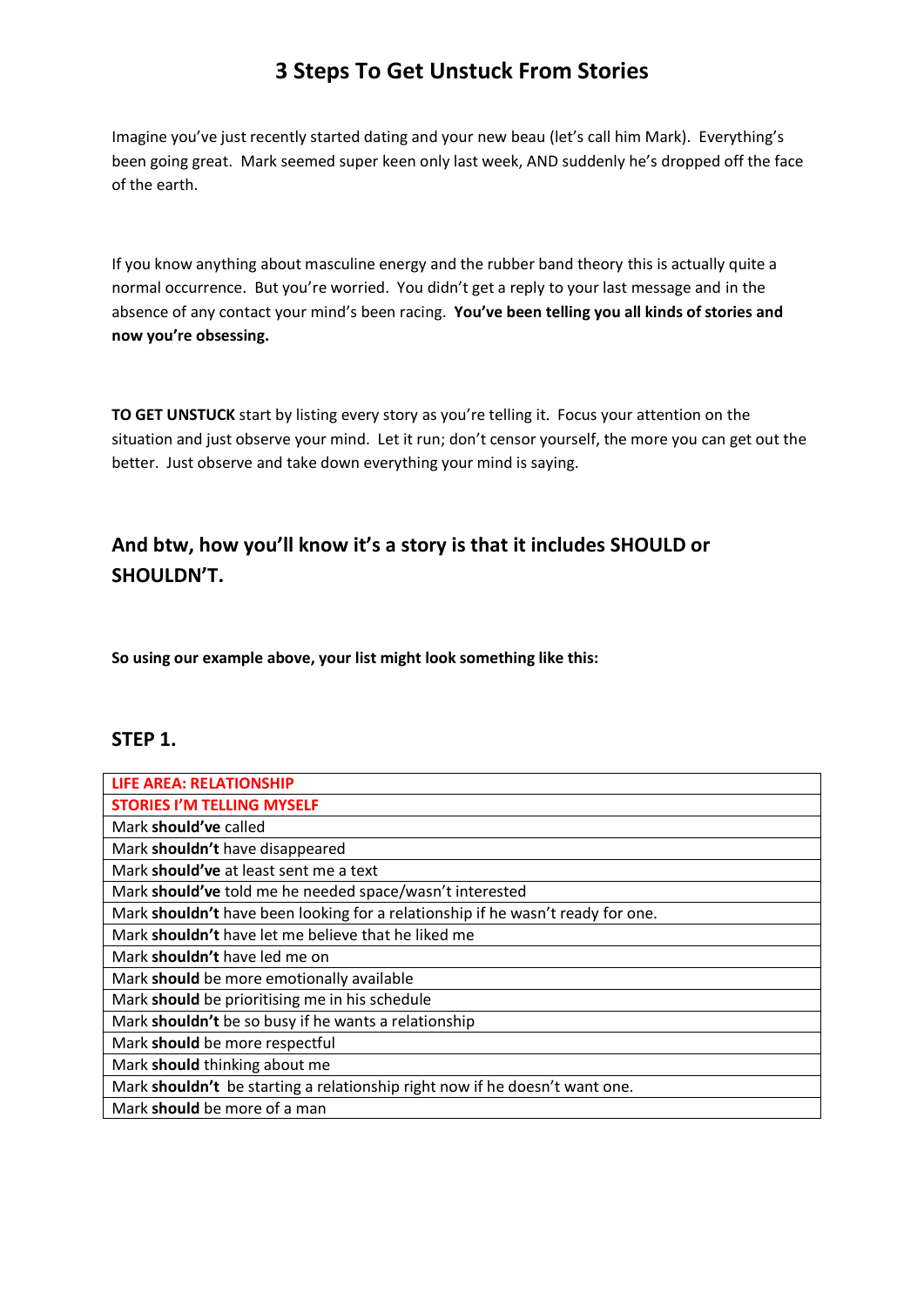In **STEP 2** you're going to go back over your list and for each **should** or **shouldn't** statement you're going to ask yourself is it true? Can you know that this is what's real?

The key here is that we are dealing with FACT ONLY. Not what you think should happen, not what you consider right, or moral, or just, not something you want. ONLY WHAT'S TRUE.

#### **STEP 2.**

| <b>STORY</b>                                  | <b>CAN I KNOW IT'S TRUE?</b> | <b>WHAT IS TRUE</b>  |
|-----------------------------------------------|------------------------------|----------------------|
| Mark should've called                         | NO (he should do what        | He hasn't called.    |
|                                               | he wants to do or can do     |                      |
|                                               | and I can't know what        |                      |
|                                               | that is.                     |                      |
| Mark shouldn't have disappeared               | NO (he's likely where he     | He hasn't called.    |
|                                               | usually is)                  |                      |
| Mark should've at least sent me a text        | NO (same reason I can't      | He hasn't sent me a  |
|                                               | know that he should've       | text.                |
|                                               | called.                      |                      |
| Mark should've told me he needed space/wasn't | NO. I can't know that he     | He hasn't called     |
| interested.                                   | needs space, or that he's    |                      |
|                                               | not interested               |                      |
| Mark shouldn't have been looking for a        | NO. I don't know that he     | He might or might    |
| relationship if he wasn't ready for one.      | hasn't called because he     | not be ready for a   |
|                                               | isn't ready, and if he       | relationship.        |
|                                               | isn't ready then he          |                      |
|                                               | shouldn't be because no      |                      |
|                                               | one can be what they're      |                      |
|                                               | not.                         |                      |
| Mark shouldn't have told me that he liked me  | NO. He did tell me so he     | Mark said he liked   |
|                                               | should've told me. I         | me.                  |
|                                               | can't know that he           |                      |
|                                               | hasn't called because he     |                      |
|                                               | doesn't like me.             |                      |
| Mark shouldn't have led me on.                | NO. I can't know he led      | Mark hasn't called.  |
|                                               | me on, because I don't       |                      |
|                                               | know why he hasn't           |                      |
|                                               | called.                      |                      |
| Mark should be more emotionally available.    | NO. If he isn't              | Mark is as available |
|                                               | emotionally available        | as he is.            |
|                                               | then he cant make            |                      |
|                                               | himself what he's not.       |                      |
|                                               | And I can't know if he is    |                      |
|                                               | or isn't. My definition of   |                      |
|                                               | emotionally available        |                      |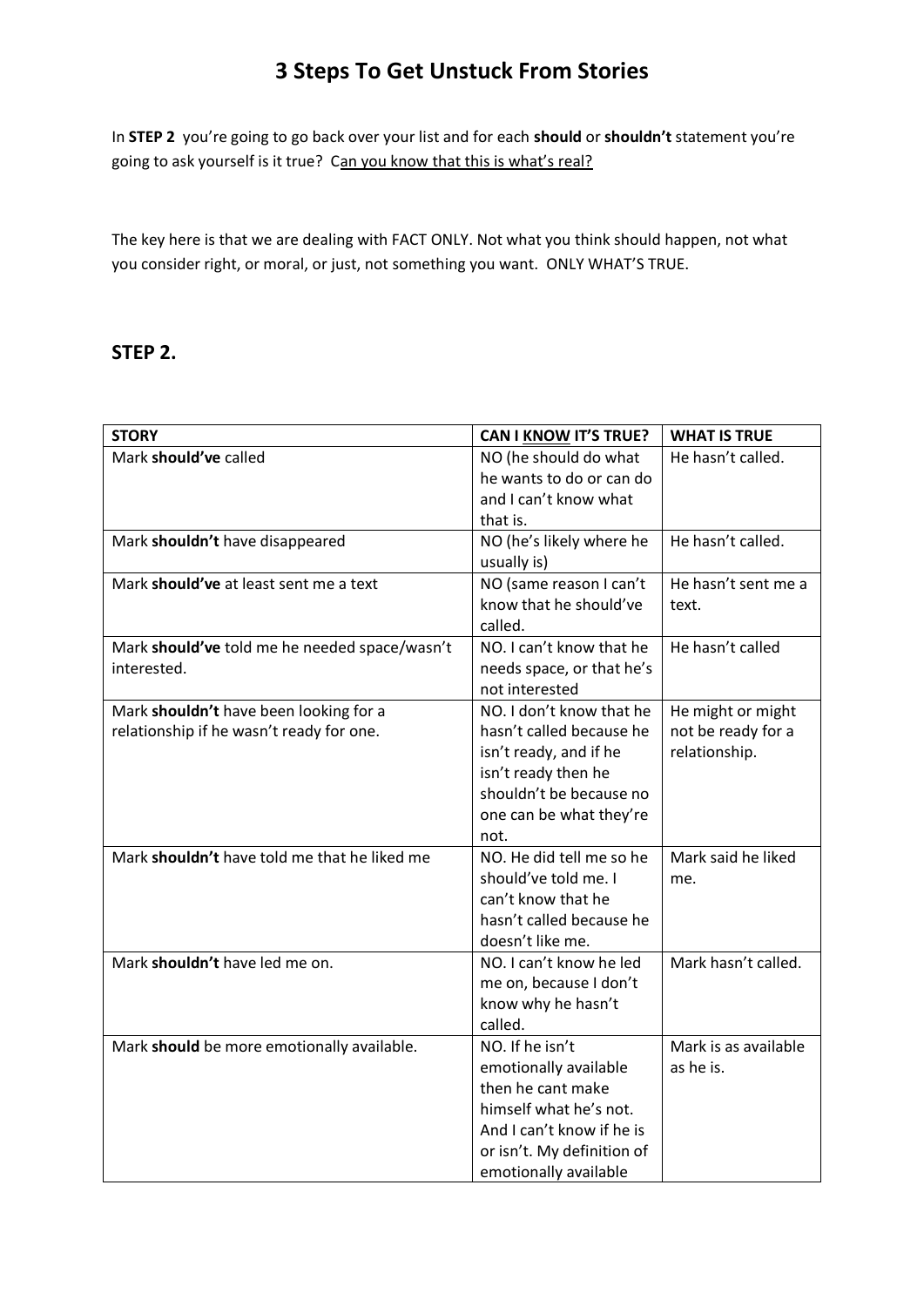|                                             | may be different to his.  |                      |
|---------------------------------------------|---------------------------|----------------------|
| Mark should be prioritising me in his life. | NO. I can't know how      | Mark decides what    |
|                                             | Mark should prioritize    | to prioritise in his |
|                                             | his life, that's his      | life.                |
|                                             | business. Maybe he's      |                      |
|                                             | not aligned with me, for  |                      |
|                                             | whatever reason, in       |                      |
|                                             | which case why should     |                      |
|                                             | he prioritize someone     |                      |
|                                             | he's not aligned with?    |                      |
|                                             | Would I??                 |                      |
| Mark should be more honest about whether he | NO. I can't know that he  | Mark hasn't called.  |
| wants a relationship or not.                | is or isn't being honest. |                      |
|                                             | He should be as honest    |                      |
|                                             | as he is.                 |                      |
| Mark shouldn't be so disrespectful.         | NO. I can't know that     | I don't know why he  |
|                                             | what he's doing is        | didn't call.         |
|                                             | coming from disrespect.   |                      |
|                                             | He may have a personal    |                      |
|                                             | crisis he's dealing with. |                      |
|                                             | He may have had his       |                      |
|                                             | heart ripped to shreds    |                      |
|                                             | and he's scared or he     |                      |
|                                             | may feel uncomfortable    |                      |
|                                             | telling me he's no longer |                      |
|                                             | interested. He may not    |                      |
|                                             | know what he wants.       |                      |
|                                             | None of which are about   |                      |
|                                             | disrespect.               |                      |
| Mark should be thinking about me            | NO. I can't know what     | Mark didn't call.    |
|                                             | Mark is thinking. Maybe   |                      |
|                                             | he is, maybe he isn't. He |                      |
|                                             | should be thinking about  |                      |
|                                             | he's thinking about.      |                      |
| Mark should be more of man.                 | NO. I can't know that     | Mark is a man.       |
|                                             | this about being a man    | There is no or less  |
|                                             | or not. In fact this is   | measure.             |
|                                             | quite typical of what     |                      |
|                                             |                           |                      |
|                                             | men do when they need     |                      |
|                                             | to pull away to decide,   |                      |
|                                             | or get back into their    |                      |
|                                             | masculine energy. This    |                      |
|                                             | may well be exactly       |                      |
|                                             | because Mark is a man.    |                      |

**Ok so you're getting the picture.** Now I know a part of you is going to want to argue…. "**BUT he SHOULD CALL!!!"** But what's TRUE is that so far he hasn't. Anything else is just a story.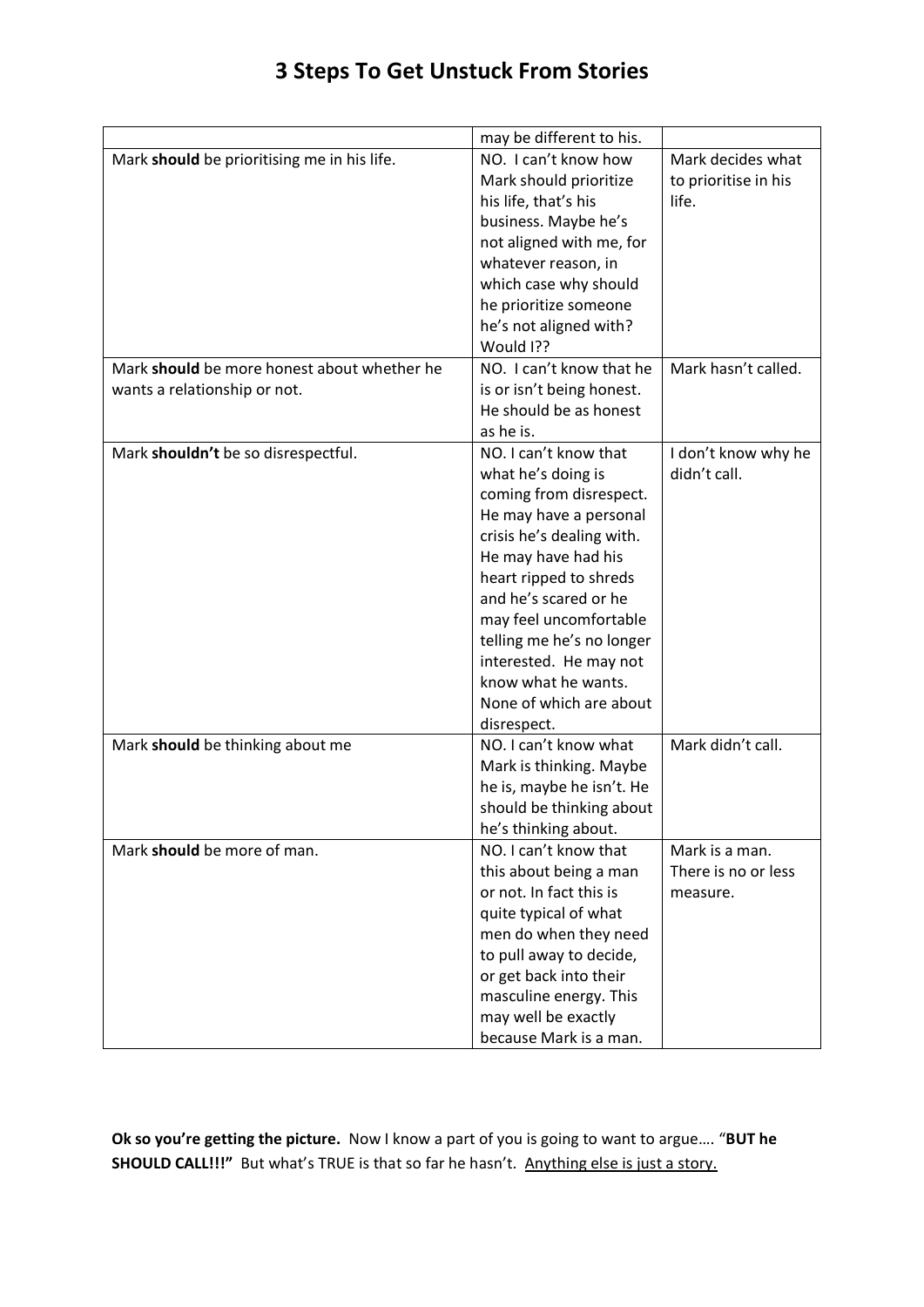## **AND ask yourself, how is you know that he should?**

Because you want him to? Well then, what's true is that you want him to do what he hasn't done.

#### **But does that mean that he should…?**

Consider this. Maybe Mark sleeps with women and then disappears without a trace, never to be heard of again. Maybe he's deeply insecure deep down because his Mother was cold and distant, she beat him you see, told him he was worthless and he'd never amount to much. Now that he's grown up he's constantly seeking comfort in connection to the feminine. Only once he gets it he's subconsciously reminded of the pain he used to feel being rejected by his mother so as a protection mechanism he quickly loses interest and leaves.

#### **NOW, should he call? AND do you even want him to?**

Hopefully not because you deserve more. Dating someone like Mark is a recipe for disaster, you DO NOT want the reality of living that story out. And before you think you can rescue him, think again. No you can't. You'll break your heart trying. Stick with the fact(s) and MOVE ON.

### **STEP 3.**

Now that you've put all the stories to inquiry and you've discovered that you can't know they are true, they're just your perceptions based on your old dusty past. Now you're going to call out the simple fact. And this and only this is the story that you will keep coming back to.

## **AND THE SIMPLE FACT IS THIS: Mark didn't call.**

And that's it; nothing more, nothing less. Now ask yourself, doesn't that feel better? Can you go on with your life having not gotten a phone call or text message that perhaps now you don't even want?

### **Of course you can.**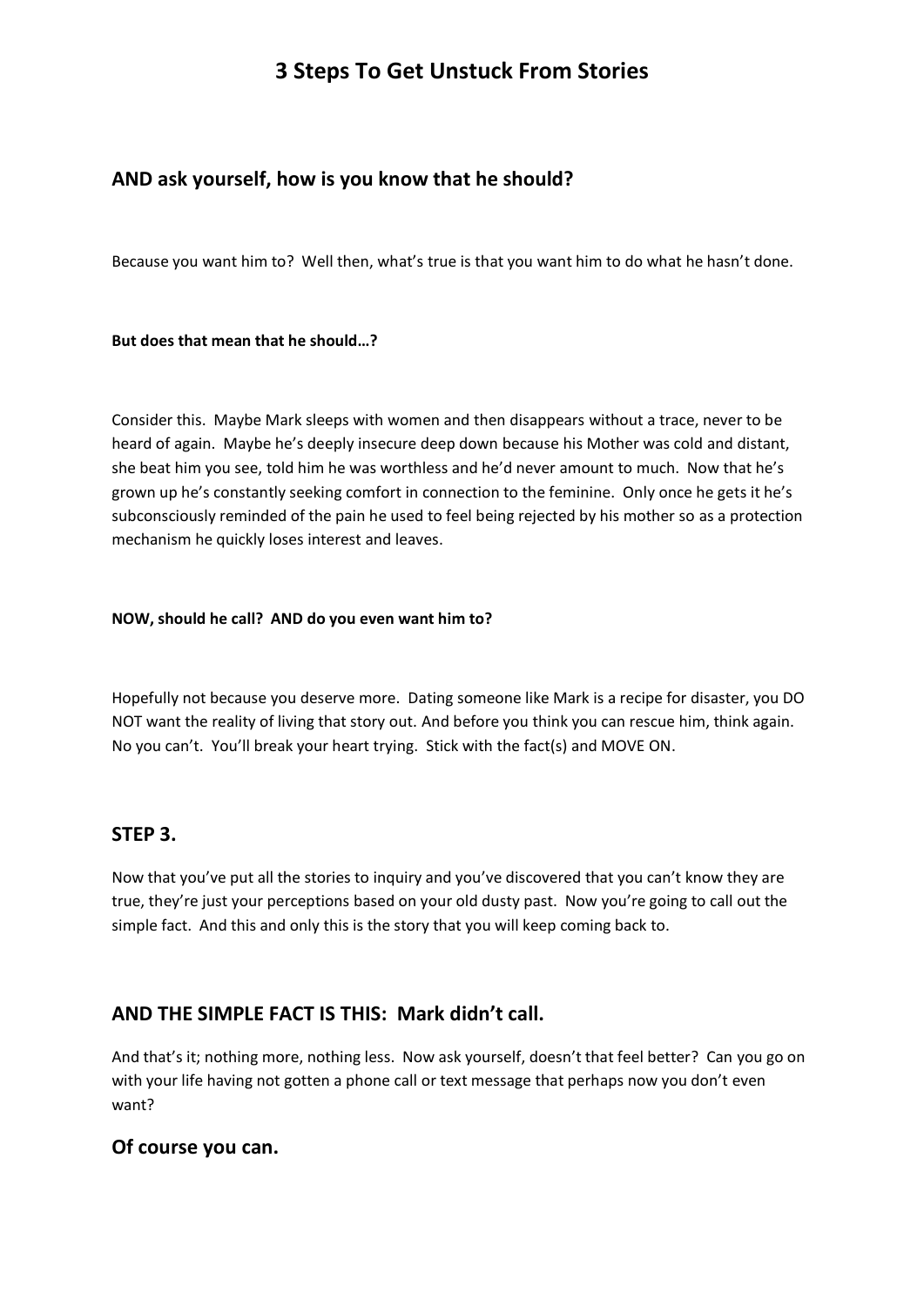# **OK, Now It's Your turn:**

| <b>LIFE AREA:</b>                 |  |
|-----------------------------------|--|
| <b>STORIES I'M TELLING MYSELF</b> |  |
|                                   |  |
|                                   |  |
|                                   |  |
|                                   |  |
|                                   |  |
|                                   |  |
|                                   |  |
|                                   |  |
|                                   |  |
|                                   |  |
|                                   |  |
|                                   |  |
|                                   |  |

**Ok, got it all out…? Great job! You're on your way to freedom! Now you're ready to move onto step 2.**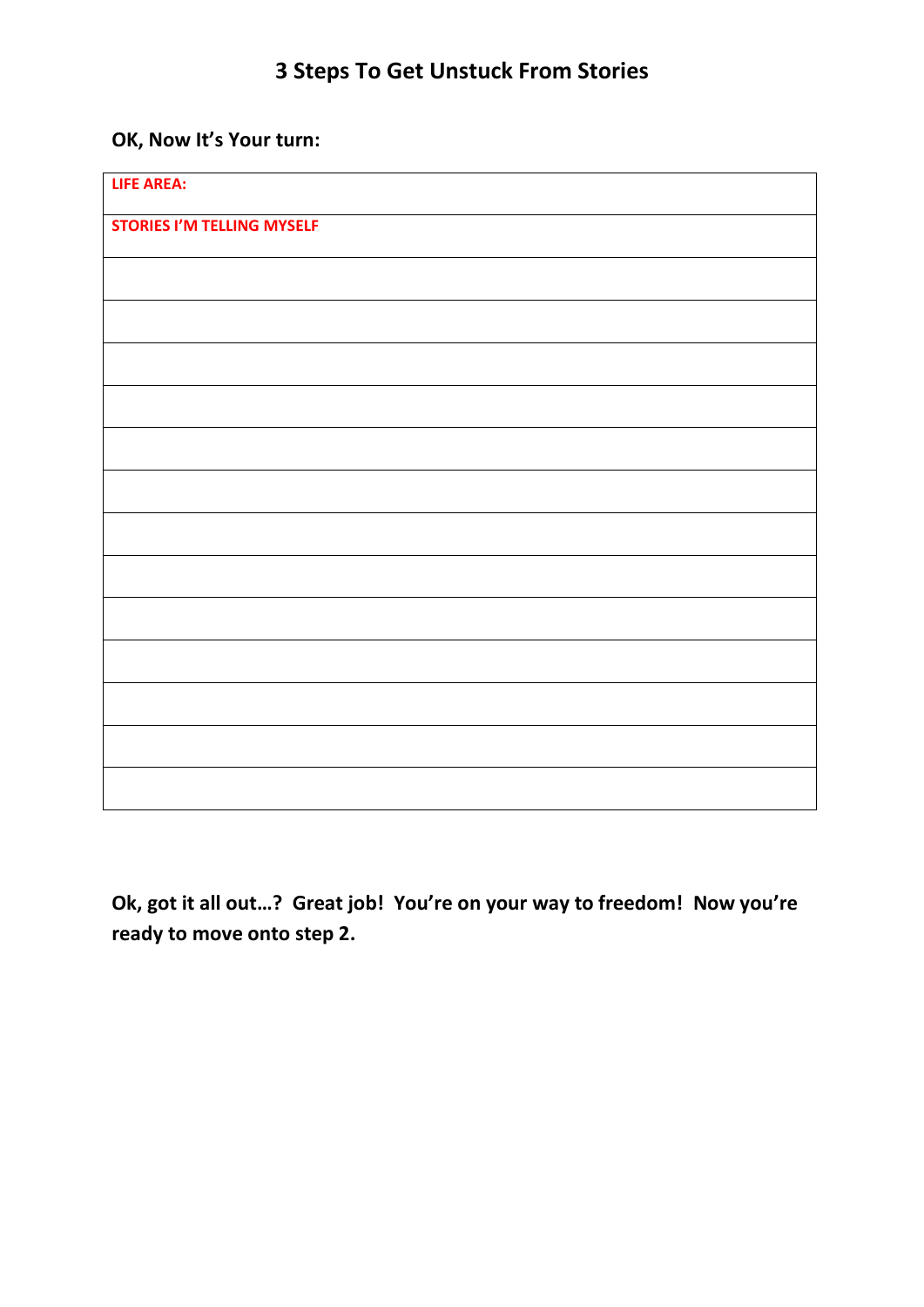## **STEP 2.**

| <b>STORIES</b> | <b>CAN I KNOW IT'S TRUE?</b> | SO, WHAT IS TRUE? |
|----------------|------------------------------|-------------------|
|                |                              |                   |
|                |                              |                   |
|                |                              |                   |
|                |                              |                   |
|                |                              |                   |
|                |                              |                   |
|                |                              |                   |
|                |                              |                   |
|                |                              |                   |
|                |                              |                   |
|                |                              |                   |
|                |                              |                   |
|                |                              |                   |

**Almost there! Notice how much lighter you already feel calling all that crap out. You're ready to let it all go and create space inside you and stop the endless churning and rehashing, doesn't that feel good!**

**Now onto step 3!**